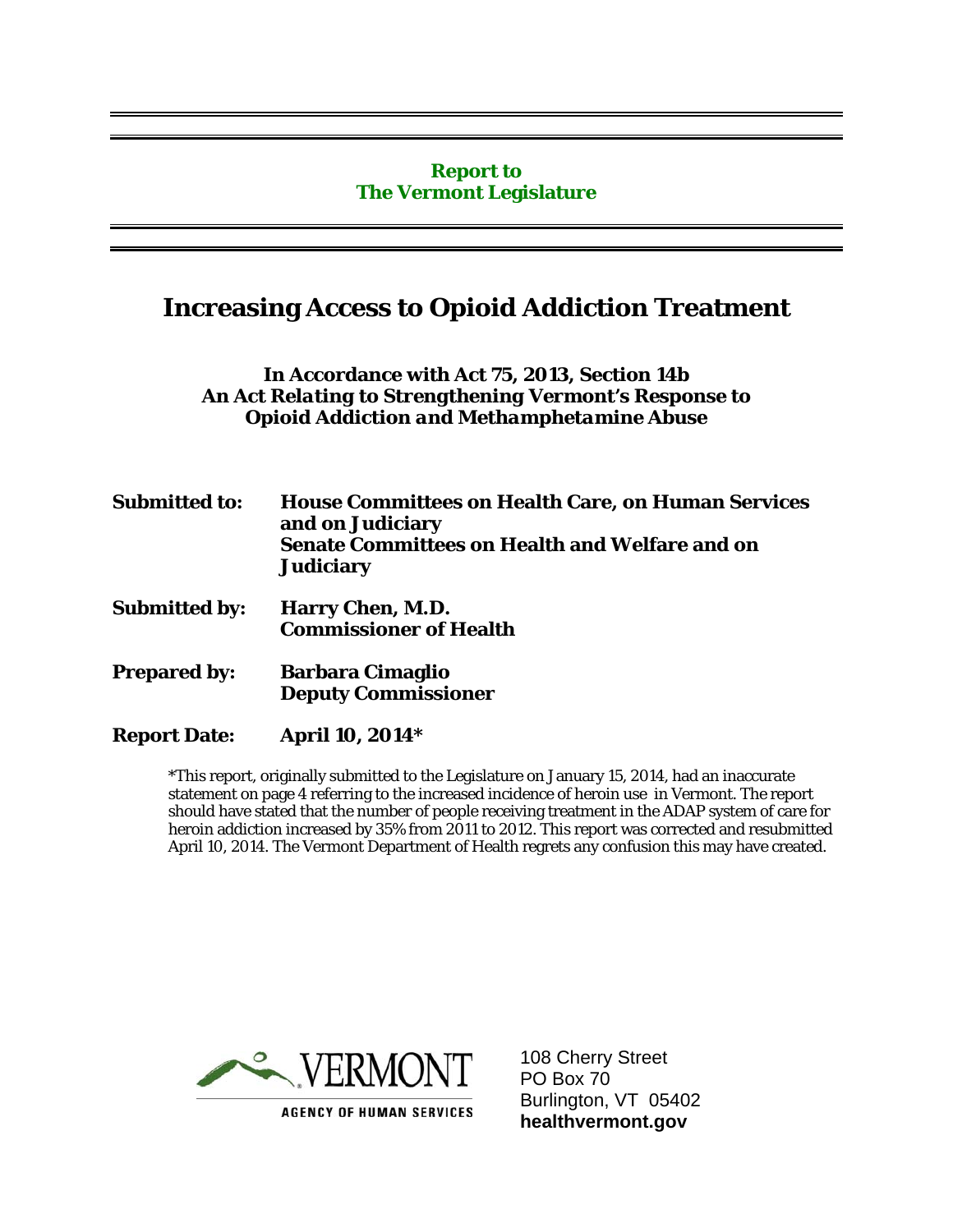# **Index**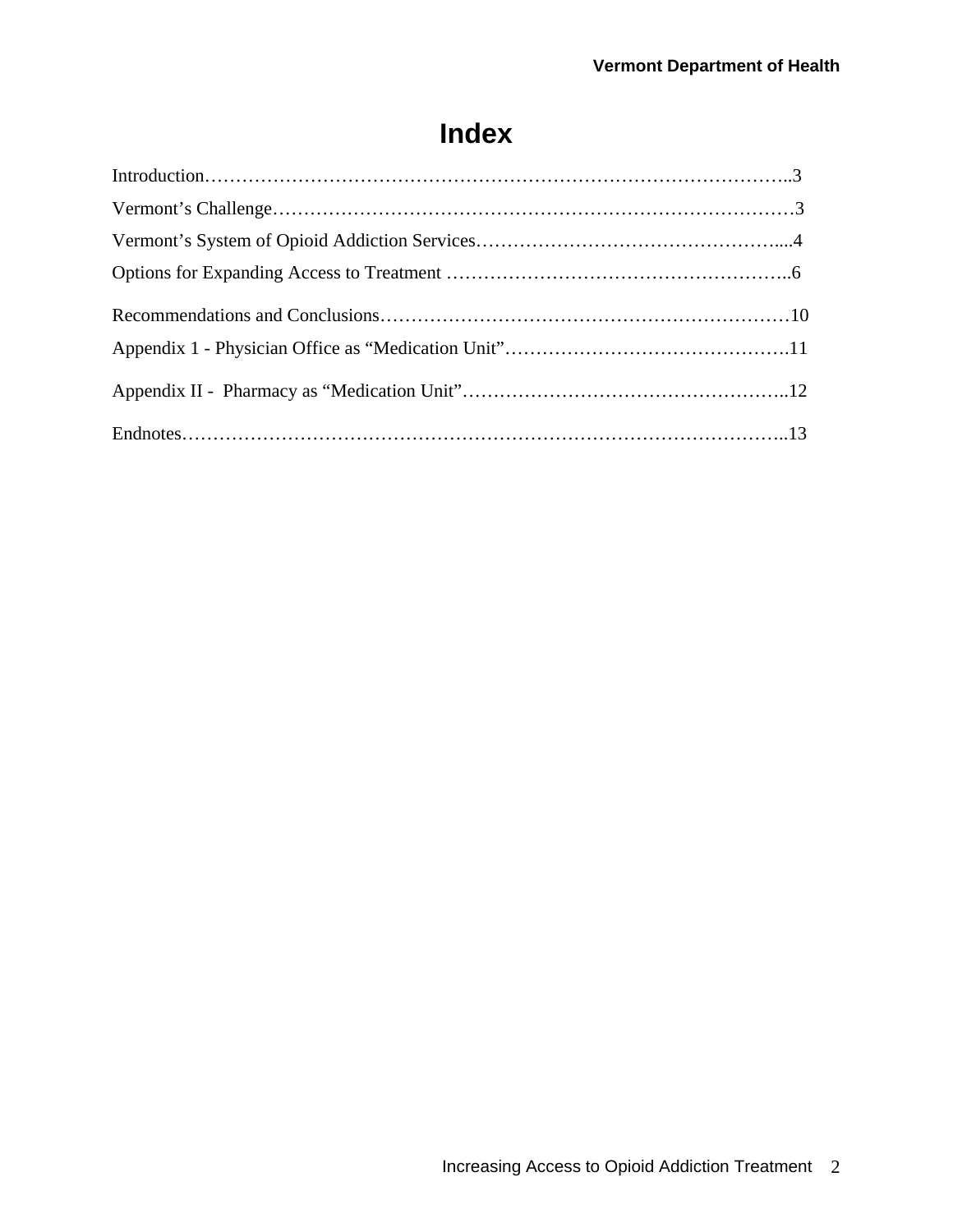# **Executive Summary**

### **Increasing Access to Opioid Addiction Treatment Act 75, Sec. 14b April 10, 2014**

Section 14b of Act 75*, an act relating to strengthening Vermont's response to opioid addiction and methamphetamine abuse*, calls for the Vermont Department of Health (VDH) to study how Vermont can increase access to opioid treatment. Specifically, the Act directs an exploration of how to increase access by establishing a program whereby state-licensed physicians who are affiliated with a licensed opioid maintenance treatment program may provide methadone or Suboxone (buprenorphine) to opiod-addicted people.

The report describes Vermont's newly implemented Care Alliance for Opioid Addiction, sometimes referred to as the Hub and Spoke system, a unique partnership between VDH's Division of Alcohol and Drug Abuse Programs (ADAP) and the Department of Vermont Health Access's Blueprint for Health. It explains the structure and function of the system, the clinical support services that are an inherent component of treatment and the different federal laws and regulations that apply to the administration of methadone and Suboxone.

The intent of the report is to improve access to opioid addiction treatment for people who are geographically distanced from methadone treatment hubs. The options for increasing methadone dosing sites in local physicians' offices or pharmacies are discussed as are the federal regulatory requirements associated with each. In spite of the advantages of increasing access to addiction treatment, the regulatory hurdles would most likely make pursuit of these options impractical at this time.

The report concludes that because the Alliance system is new, it is not possible to quantify any regional unmet need. Until the system has some operational history, it will not be possible to determine if the system's capacity is adequate to meet the needs of Vermonter's. The report recommends that no efforts to pursue service expansion should be pursued at this time.

No new legislation is recommended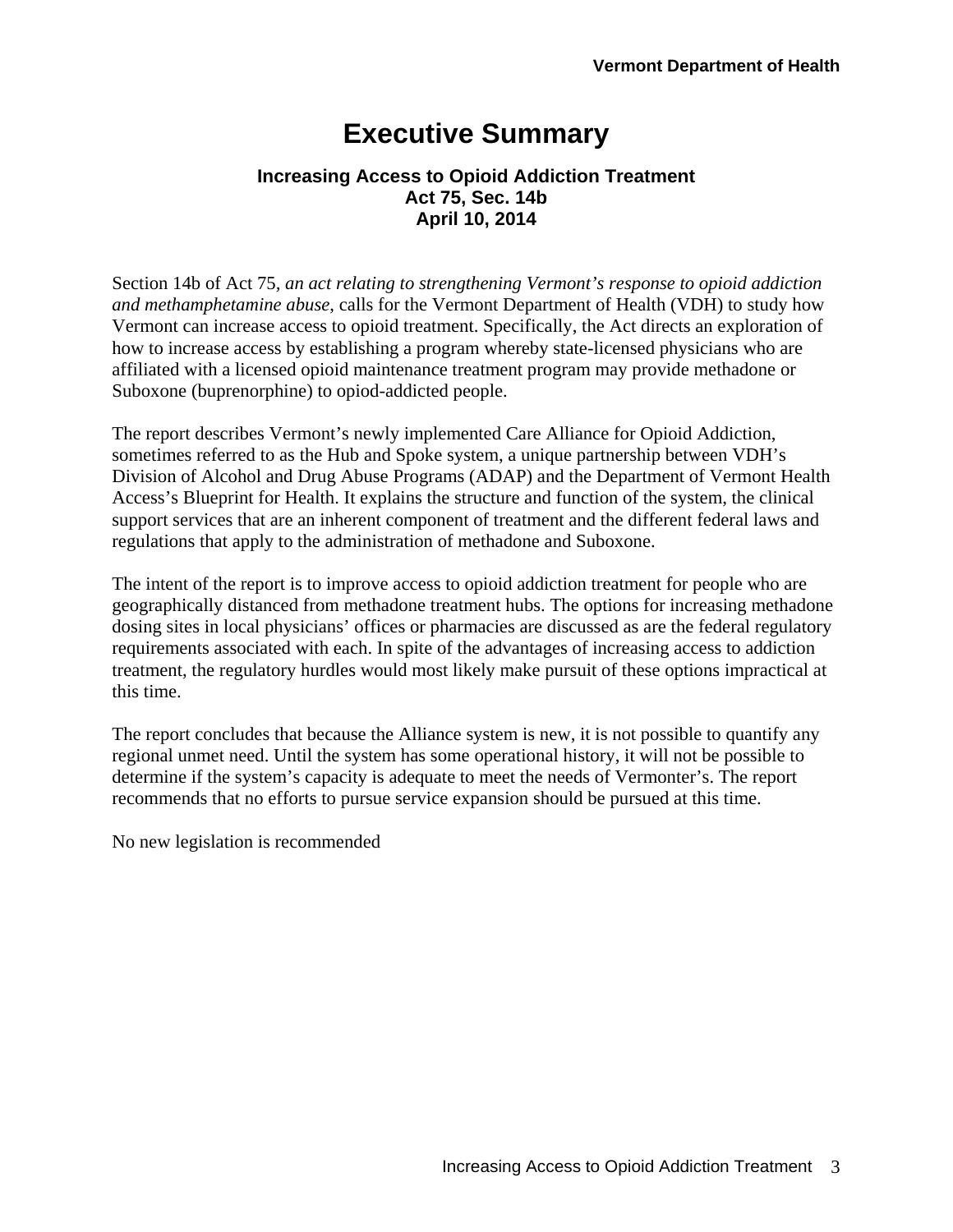### **Increasing Access to Opioid Addiction Treatment Act 75, Sec. 14b April 10, 2014**

## **Introduction**

In 2013, the Vermont General Assembly passed Act 75, *an act relating to strengthening Vermont's response to opioid addiction and methamphetamine abuse.* The intent of the Act is to provide a comprehensive approach to combatting opioid addiction and methamphetamine abuse in Vermont through strategies that address prevention, treatment, and recovery. Section 14b of the Act addresses access to treatment and requires the Vermont Department of Health (VDH) to study how Vermont can increase access to opioid treatment by establishing a program whereby state-licensed physicians who are affiliated with a licensed opioid maintenance treatment program may provide methadone or Suboxone to opioid-addicted people. In Vermont's current treatment system, methadone cannot be dispensed by community physicians; methadone can only be dispensed at Hubs, discussed below, formerly known as methadone clinics. The issue to be studied would enable licensed physicians to prescribe methadone outside of a Hub under strict federal regulations. This report summarizes the Department's research on this issue and presents recommendations for future actions. As discussed in the report, VDH does not recommend any legislative or rulemaking at this time.

## **Vermont's Challenge**

Prescription and illegal opioid drug abuse is a major public health problem in Vermont. In 2011, Vermont had the second highest per capita rate of all states for admissions to treatment for prescription opiates, with only Maine being higher<sup>i</sup>. The majority  $(57%)$  of these admissions were young people 20 to 29 years old.<sup>ii</sup> In 2006, other opiates, including oxycontin and other prescription opioids, surpassed heroin as the primary source of opioid addiction for people receiving treatment at programs funded by the Division of Alcohol and Drug Abuse Programs (ADAP) at VDH. Furthermore, the number of people seeking and in treatment for addiction to other opiates has continued to increase each year (Figure I.). Between 2011 and 2012, the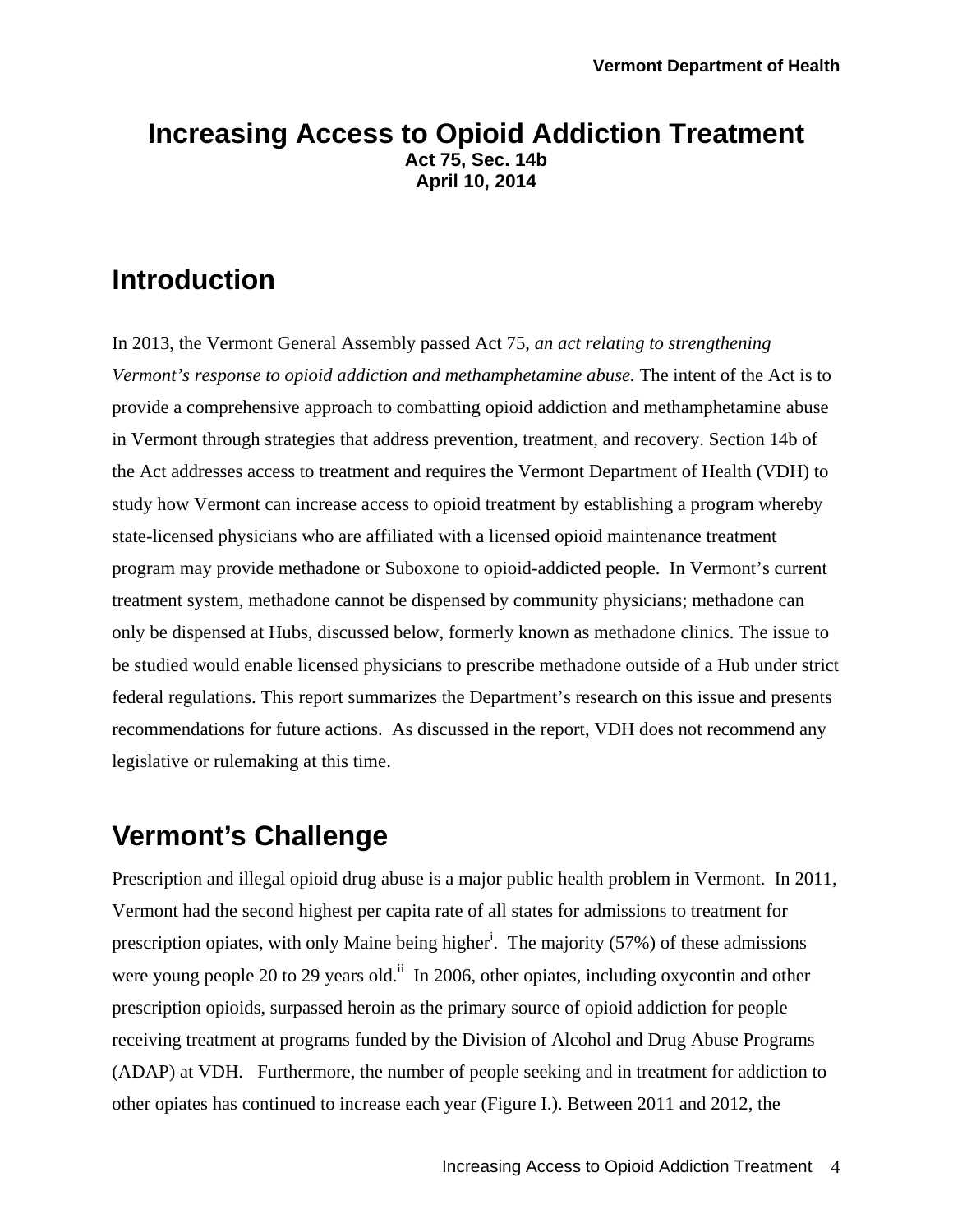number of people receiving treatment in the ADAP system of care for heroin addiction increased by 35%. The challenge for Vermont is to develop a service system that has the capacity to respond to opioid dependence and addiction.



**Figure 1: Treatment for Opioid Use by State Fiscal Year (Vermont)** 

### **Vermont's System of Opioid Addiction Services**

A December 15, 2013 legislative report jointly written and submitted by VDH and the Department of Vermont Health Access (DVHA) reviews the history of opioid treatment in Vermont and discusses evolution of the current system of treatment including outpatient and residential services, and a new initiative known as the Care Alliance for Opiod Addiction (sometimes referred to as the Hub and Spoke system). That report, titled *Opiod Addiction Treatment Programs*, discusses the evolution of the newly implemented system of opioid dependence treatment and remaining policy and operational issues that need to be resolved in order for the system to respond to the demand for treatment.<sup>1</sup> The focus of this report is to study the feasibility and merits of expanding the system to improve statewide access to methadone treatment.

<u>.</u>

<sup>&</sup>lt;sup>1</sup> Available at Vermont Legislative Council's website. at http://www.leg.state.vt.us/reports/2013ExternalReports/295237.pdf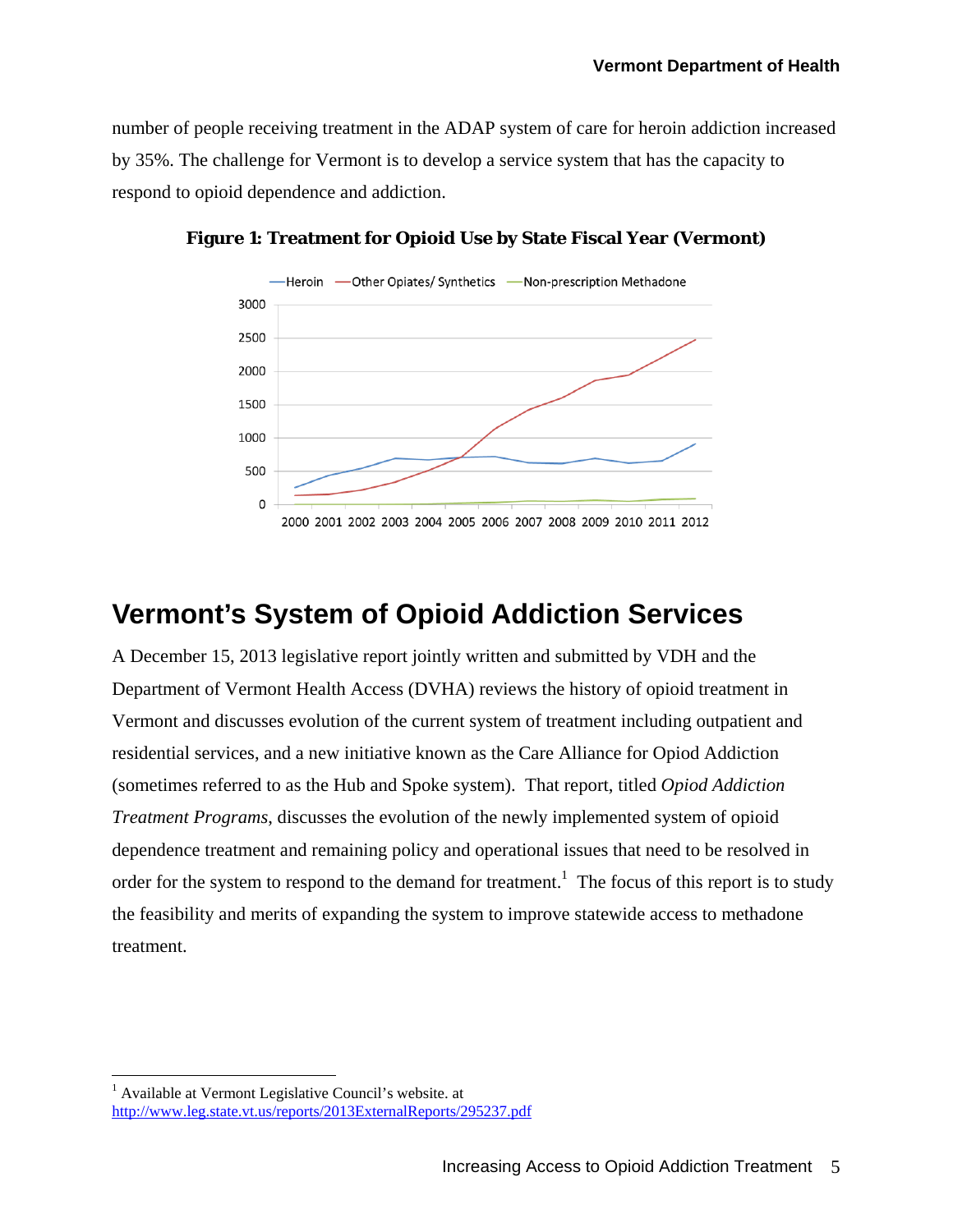#### **Implementation of the Care Alliance**

The implementation of the Care Alliance initiative began in 2013 as a unique partnership between ADAP and the DVHA/Blueprint for Health. It is designed to expand the capacity of both the methadone treatment programs and office-based treatment services for buprenorphine by creating a coordinated, systemic response to the complex issues of opiate and other addictions in Vermont. Integral to this system is the delivery of Medication Assisted Therapy (MAT). The definitions of MAT and other key components of the system follow:

**Medication Assisted Therapy (MAT)** is the use of the addiction treatment medications methadone and buprenorphine in combination with counseling and behavioral therapies, to provide a whole patient approach to the treatment of opioid addiction. MAT in Vermont is delivered through an integrated treatment model, known as the Hub and Spoke. It relies on the strengths of the specialty methadone addiction treatment clinics (Hubs), the physicians who prescribe buprenorphine in office-based settings (Spokes), and the local Blueprint Community Health Teams and medical home infrastructure.

**A HUB** is a regional Opioid Treatment Program (OTP) responsible for coordinating care and support services for patients who have complex addictions and co-occurring substance abuse and mental health conditions. Vermont now has five regional Hubs and seven Hub dispensing sites. Patients who need methadone must be treated in a Hub due to federal regulations. Hubs dispense methadone under carefully controlled, observed and regulated conditions. Patients who need buprenorphine, on the other hand, may be treated at a Hub or may be treated in an office based practice, depending on their clinical profile and addiction history. Their buprenorphine can either be dispensed or prescribed. Vermont's five regional Hubs replace the state's former methadone clinics. Hubs serve as the regional consultants and subject matter experts on opioid dependence and treatment, and provide consultation and support to the office-based physicians (Spokes), essentially linking the two previously separate systems of care.

**A Spoke** is a team of health care professionals providing ongoing care for patients receiving buprenorphine in in Office Based Opioid Treatment Programs (OBOT). Spokes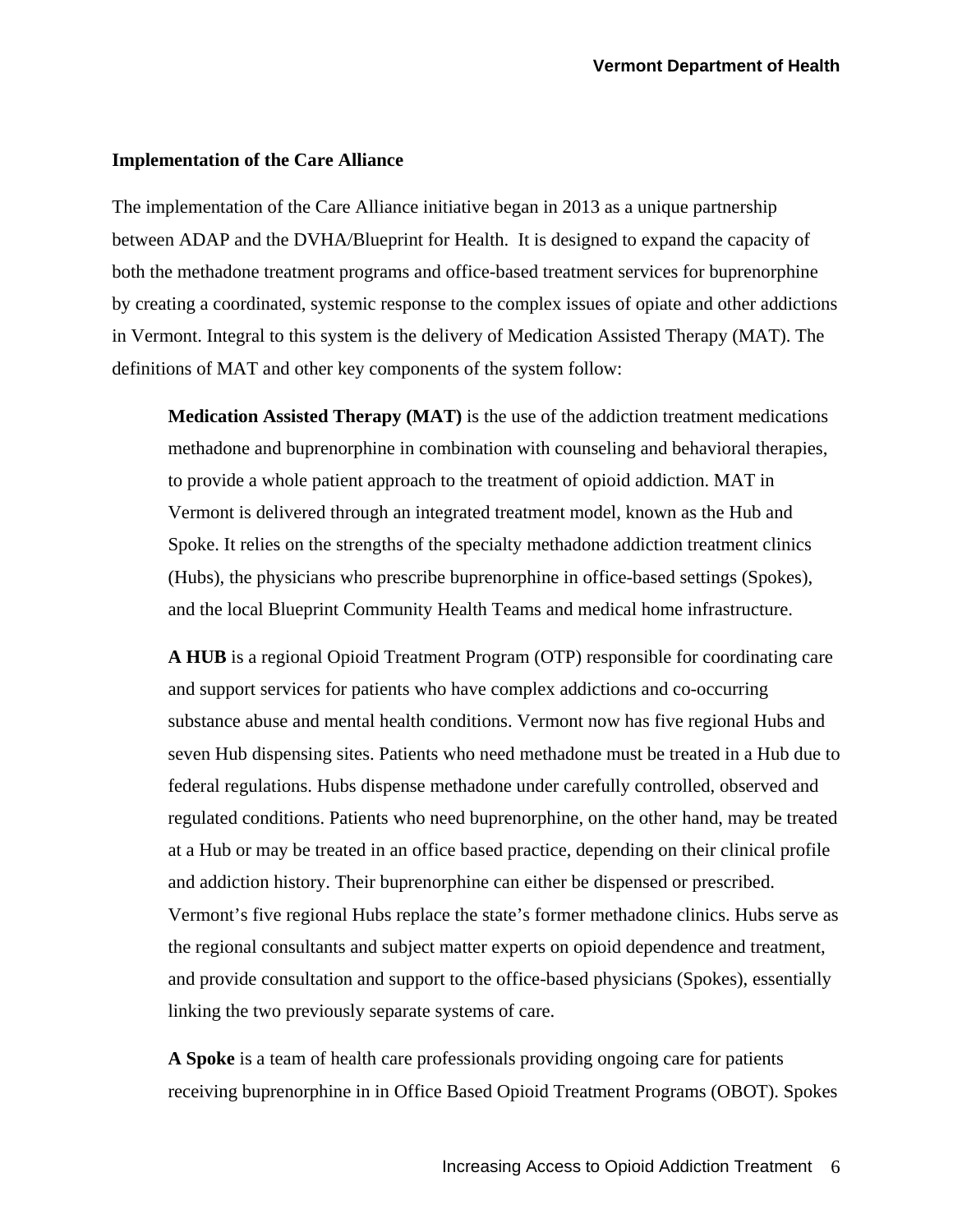do not dispense methadone. The Spoke system provides buprenorphine MAT to patients who are less clinically complex than the patients who must receive buprenorphine in the Hubs. A team of collaborating health and addictions professionals monitor adherence to treatment, coordinate access to recovery supports, and provide counseling, contingency management, and case management services to individuals receiving treatment.

### **Options for Expanding Access to Treatment**

Because of the health, safety, economic and social costs of opioid addiction, it is essential that people with opioid dependence have access to appropriate treatment. In spite of the implementation of the Hub and Spoke system, there are areas of the state where access to Hubs is difficult. For example, even with the opening of the West Ridge Addiction Treatment Center in Rutland, Bennington will continue to be one hour away from its closest Hub. This creates access challenges for people who live in the Bennington area and for whom methadone is the preferred MAT. Act 75 Section 14b requires an evaluation of the feasibility of having some licensed physicians dispense methadone through a mechanism the federal government calls *Medication Units.* Throughout this report, the term *Hublet* will be used to refer to what the federal government calls Medication Units.

Hubs, known by the federal government as Opiod Treatment Programs (OTP's), are highly regulated by the federal Drug Enforcement Agency (DEA) and the Substance Abuse and Mental Health Services Administration (SAMHSA). They must also be approved by the State Opioid Treatment Authority (SOTA), or ADAP in Vermont, and be accredited by a national accreditation body such as The Joint Commission, or Commission on Accreditation of Rehabilitation Facilities (CARF) or the Council on Accreditation. Treatment requirements are prescribed by federal regulations,  $42$  CFR part  $8^{\text{iii}}$ , and state rules <sup>iv</sup>. Medications must be dispensed in a highly controlled manner with any decrease in treatment structure determined by factors including behavioral stability, treatment engagement/compliance and response, and required time in treatment. The storage, security, safe handling and record keeping requirements are highly regulated and reviewed by the DEA to ensure compliance with their requirements. Opioid Treatment Programs (OTP's) require verification of a valid DEA number prior to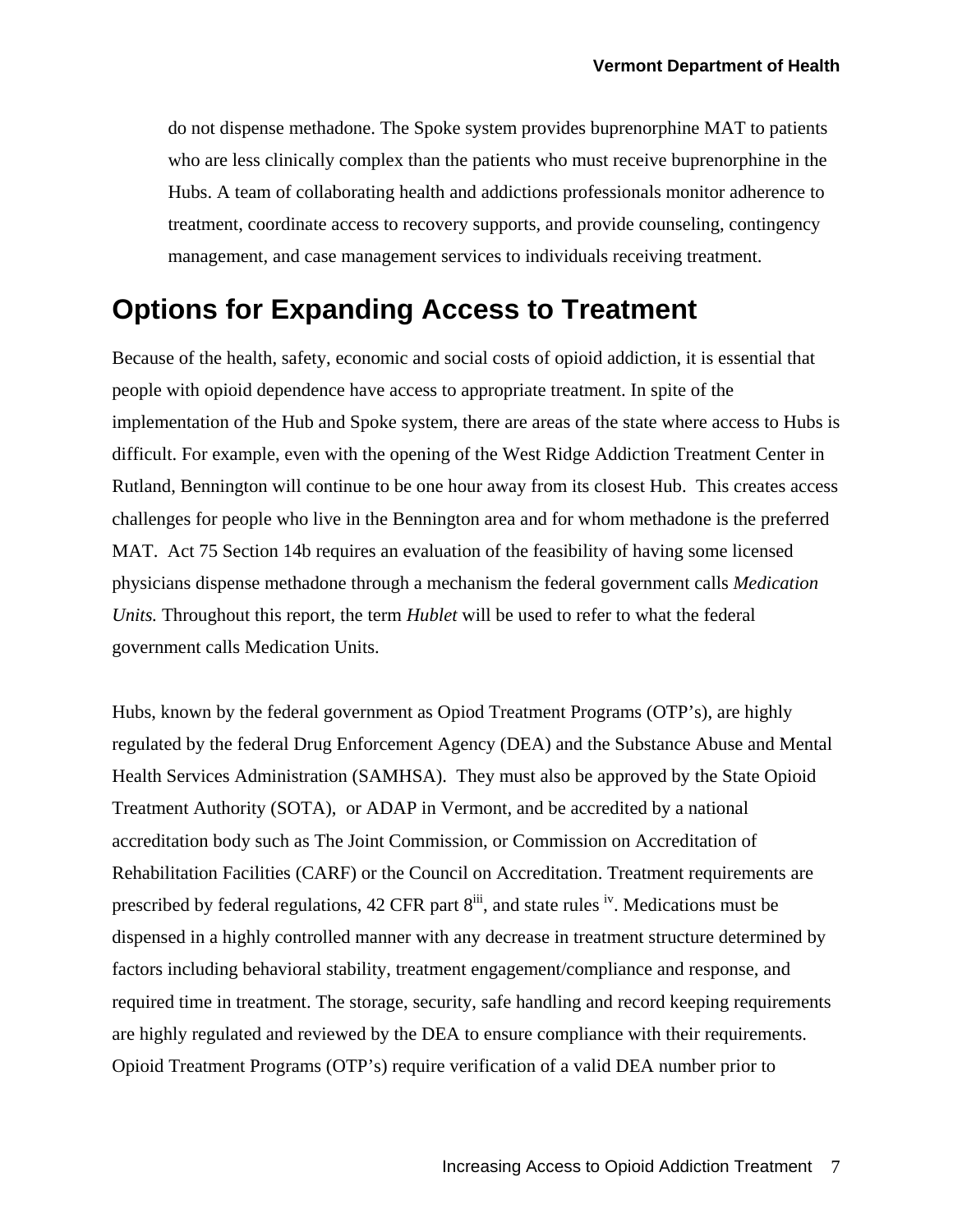ordering stock medications, as well as approval by the SOTA and SAMHSA prior to dispensing any opioid medications.

MAT medications through OTP's are not provided by written prescriptions. Rather, the medications are dispensed under physician orders within a clinic setting, similar to a day hospital type setting. Because the medication is dispensed rather than prescribed, OTP's are not subject to the same patient limits that office-based physicians who prescribe buprenorphine are subject to under the federal law, DATA 2000.

One option for Vermont to increase access to methadone treatment for people who don't live near Hubs would be to create satellite dosing sites called Hublets. Federal law provides two options for establishing Hublets, but there are many federal requirements for each option. The options are as follows:

#### **Option 1 - Physician Office as Hublet**

One option would be for the medicato be a state-licensed physician's office. There are two models for implementing the physician office option:

- 1. The physician office receives the medication daily but does not store any medications on site. The medications are delivered daily to the medication unit and are dispensed at the medication unit the same day. Any unused medications are returned to the Hub and accounted for on the same day.
- 2. The physician office receives the medication from the Hub and stores it on site for daily dispensing. The medications are accounted for at the physician office and stored according to DEA regulations.

#### **Option 2 – Pharmacy as Hublet**

Another option would be the use of a state-licensed pharmacy as the medication unit. The same models discussed above could be used with either daily transport of the medication from the Hub to the pharmacy, or storage of the medication at the pharmacy.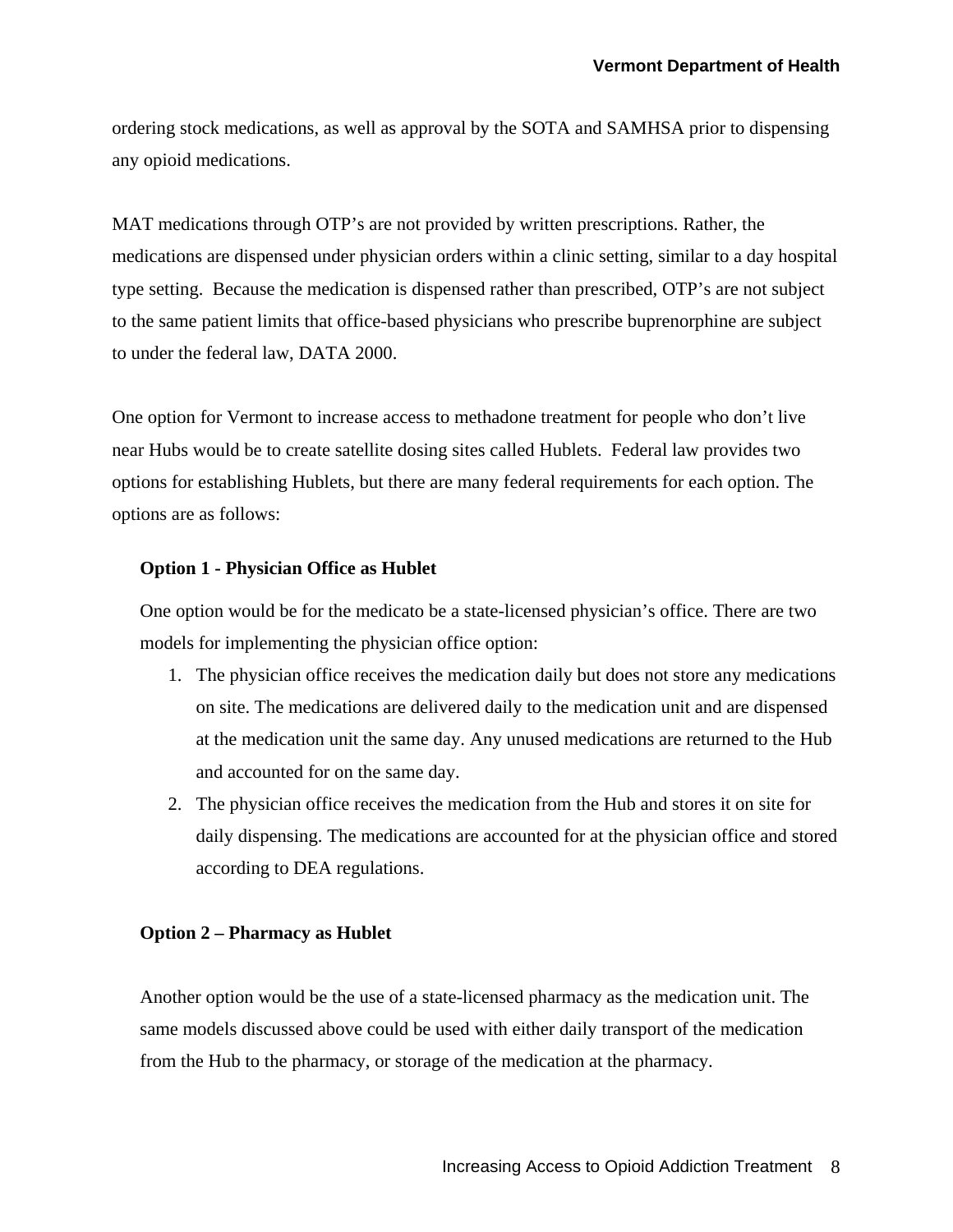In either of the above two options, a Hublet can only provide two services, dosing and toxicology testing (urine screens). All other psychosocial support services ancillary to the provision of MAT must be provided by the Hub. Appendices I and II provide graphic presentations of the operations of these two dispensing options.

#### **Regulatory Challenges for the Development of Hublets**

In spite of the potential for improving access to methadone treatment by creating Hublets, there are federal regulatory and operational challenges that may make pursuit of this strategy impractical. They are as follows:

- 1. **Limits on Hub Services** Federal rules regulating medication units limit the services they can provide to dispensing medication and conducting urine screening. Other ancillary and clinically essential support and counseling services must be provided by a Hub. Since these ancillary services are a requirement for a Hub, the individual receiving medication from a Hublet would need to travel to a Hub for ancillary services. As a result, the convenience of a local Hublet for dispensing medication is offset by the required travel to a Hub for ancillary services. This fact renders the Hublet option an imperfect strategy for improving access to addiction treatment services.
- 2. **Transport and Storage of Medication** Federal regulations require that all medications must be purchased by and initially delivered to an OTP (Hub). The federal requirement for daily transport of medication to a Hublet and back to a Hub creates costly operational and logistical disincentives to implement this treatment model. Transport security arrangements in the form of a Chain of Custody agreement would need to be formalized to implement this model. Physicians who would choose the option of storing the medication on site would need to comply with federal DEA requirements for safety, storage and dispensing of Schedule II and III narcotics. And, unlike pharmacies, physician offices would need to make environmental modifications to meet federal storage and safety specifications. The costs associated with this would most likely be prohibitive.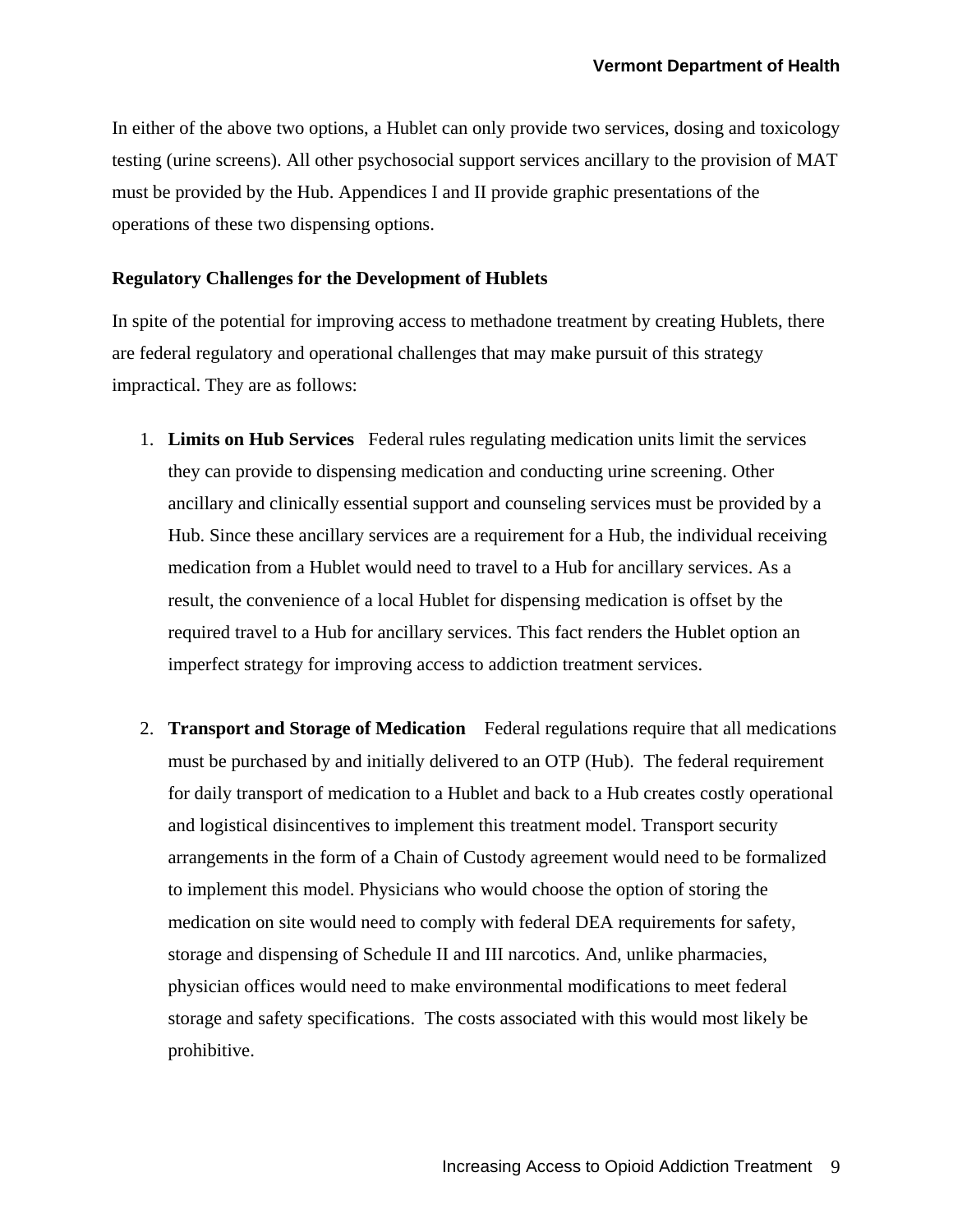- 3. **Provider liability and costs** Perhaps the most significant barrier to the development of Hublets would be the hesitancy of physicians and pharmacies to assume the responsibilities, costs and risks of doing so. Unlike in the Office Based Opioid Treatment (OBOT) model for prescribing buprenorphine where a physician conducts an office visit and writes a prescription, a Hublet would require the physician office to dispense medications and witness dosing. Other burdensome requirements Hublets would face include:
	- a. As a dispensing site, the need to dispense during 7 days a week;
	- b. The need to coordinate dispensing and assume liability for actions on their premises without authority and responsibility for the individual's care;
	- c. The need to perform toxicology screening (urine screening) in compliance with all applicable DEA laws and regulations.
	- d. The costs of additional personnel, insurance and environmental modifications to ensure safe and secure storage of medications.

#### **Potential Benefits to the Development of "Medication Units" or "Hublets"**

In spite of the regulatory and logistical challenges, there would be some benefits to implementing Hublets as a means of expanding access to MAT treatment. For individuals with co-occurring medical or psychiatric conditions, the ability to receive medication and health care from a local physician would likely yield improved management of health problems and compliance with treatment recommendations. In addition to decreasing barriers to care, local dosing would allow for improved engagement in other aspects of the individuals' lives previously lost to transportation time. Although the individual would be required to travel to a Hub for ancillary services, local dosing would decrease the travel. The stability of the patient, time in treatment and a variety of other clinical factors will have an impact on the frequency with which individuals need to return to Hubs. The key system development and policy issues are whether or not the potential benefits are worth the onerous regulatory and operational requirements inherent in a Hublet model.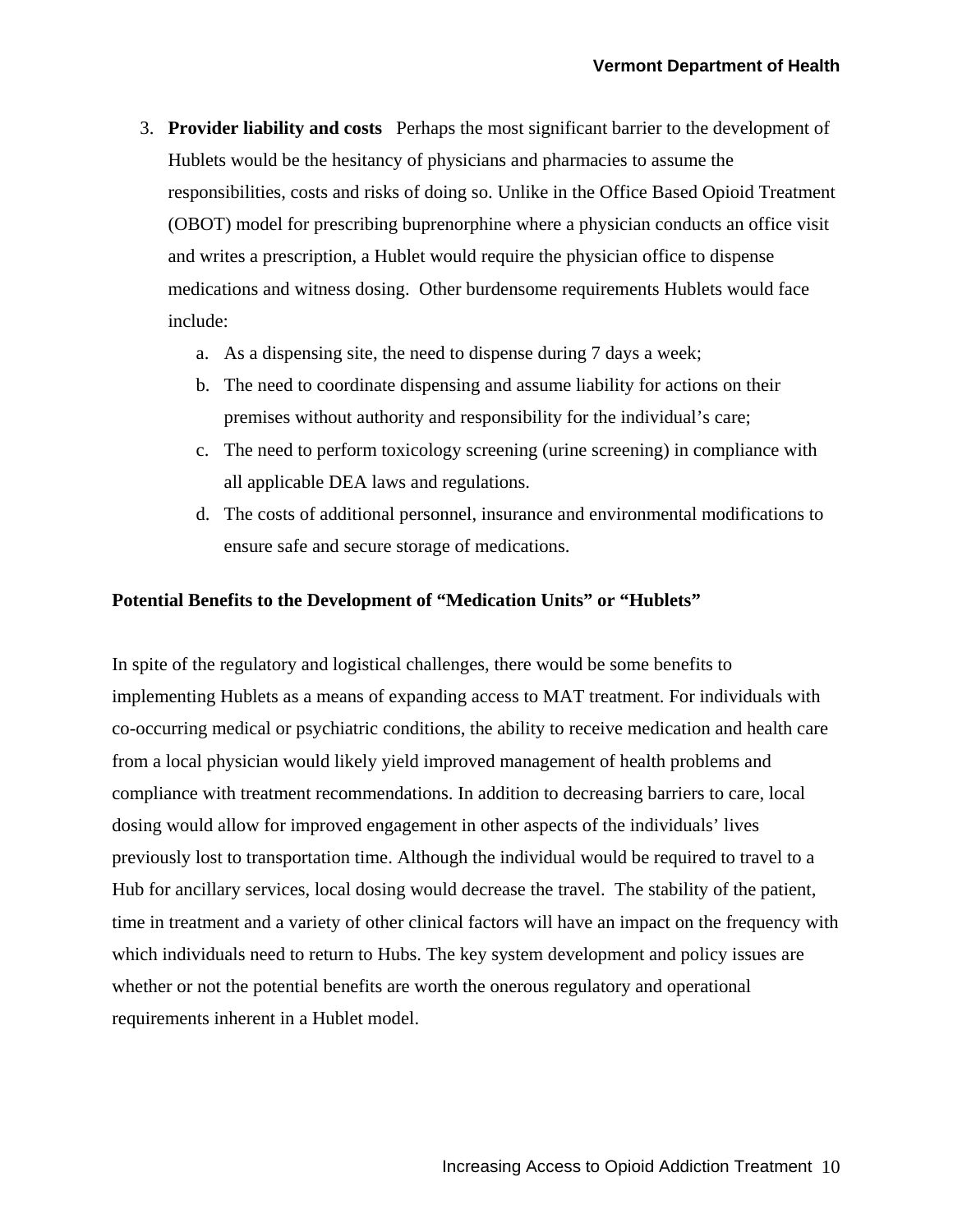## **Recommendations and Conclusions**

The concern about ensuring that Vermonters with opioid dependence have access to MAT statewide is valid. In spite of the newly implemented Hub and Spoke system, there continue to be some areas that are geographically isolated from Hubs. This is particularly challenging for individuals who need methadone treatment, because, unlike buprenorphine, methadone can currently only be dispensed at Hubs in Vermont. State and federal regulations would make feasible the creation of medication units, or Hublets, in Vermont, and would move methadone dispensing closer to individuals for whom methadone is the clinically preferred MAT. The state and federal regulations for creating and operating such sites, however, are onerous.

Because the Hub and Spoke system is new to Vermont, it is difficult to project how adequately this system will meet the needs of individuals needing MAT. Over time, the monitoring of access and waitlists will show any geographic patterns of unmet need. The significant investments in Hublet medication units would be premature prior to a reasonable assessment of the effectiveness of the newly implemented Hub and Spoke System in meeting treatment needs. It is therefore recommended that Vermont not pursue the creation of Hublets until any significant unmet need can be documented. This conclusion implies that no Vermont legislative or regulatory action be pursued at this time.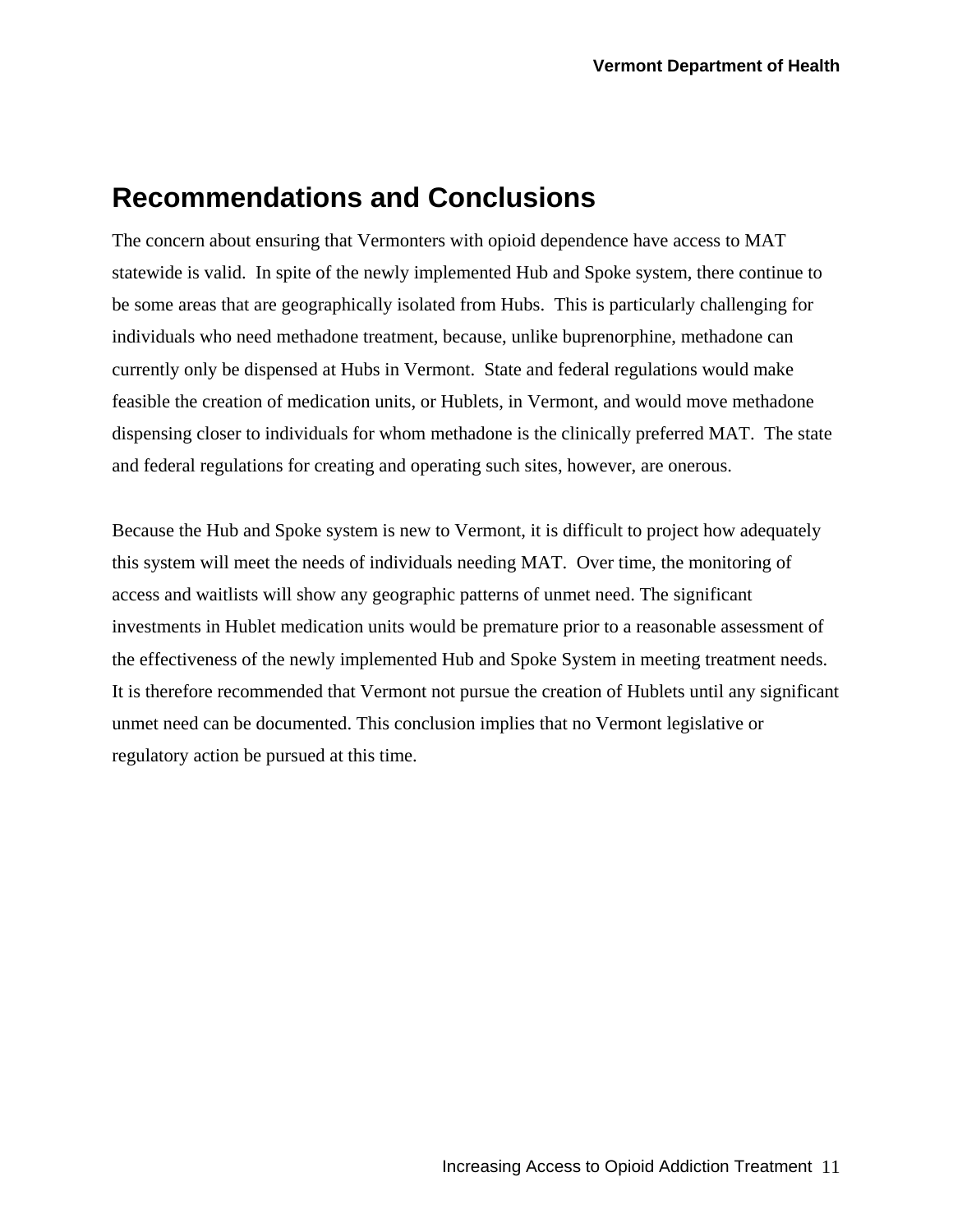## **Appendix 1 Physician Office as "Medication Unit"**

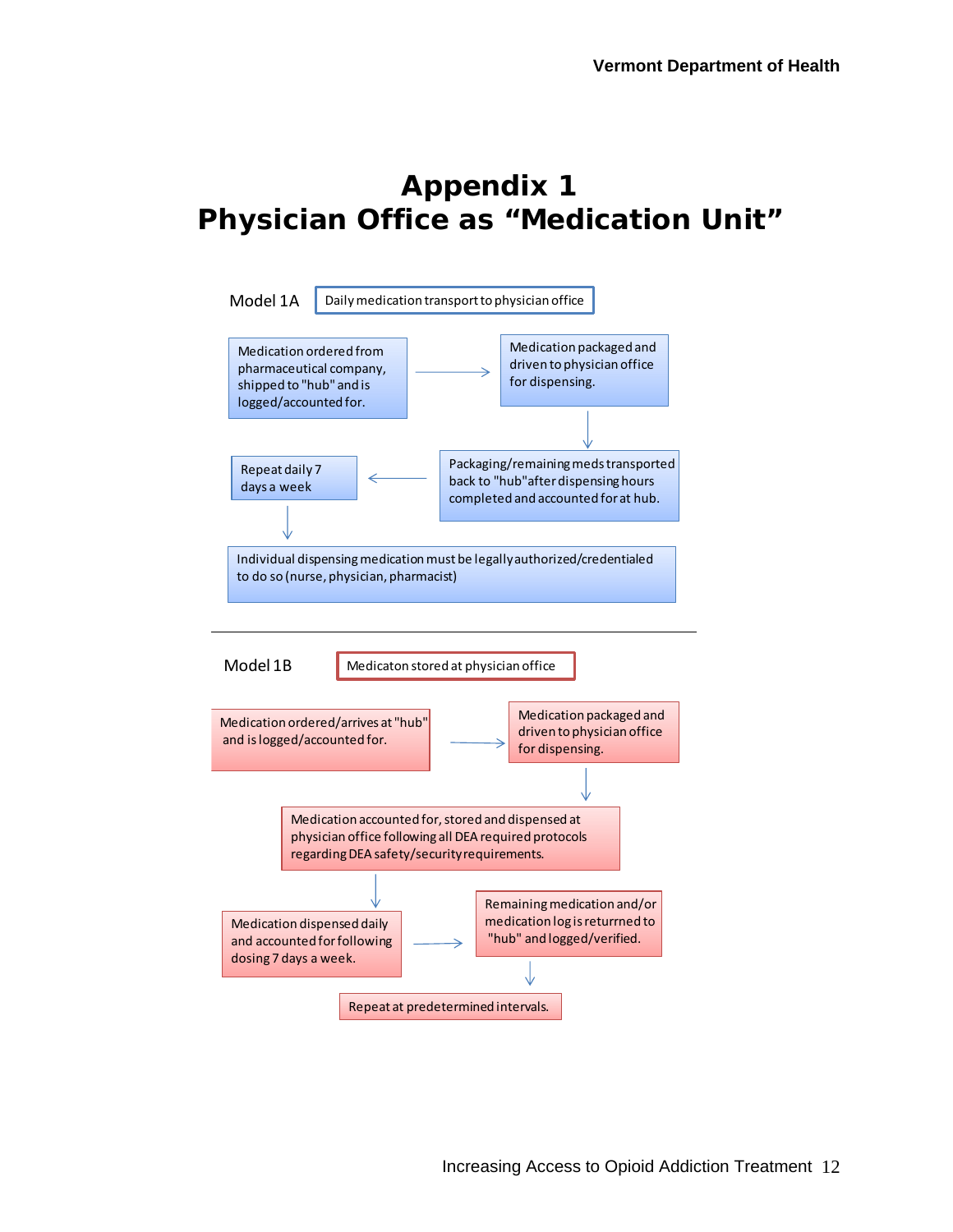## **Appendix II Pharmacy as "Medication Unit"**